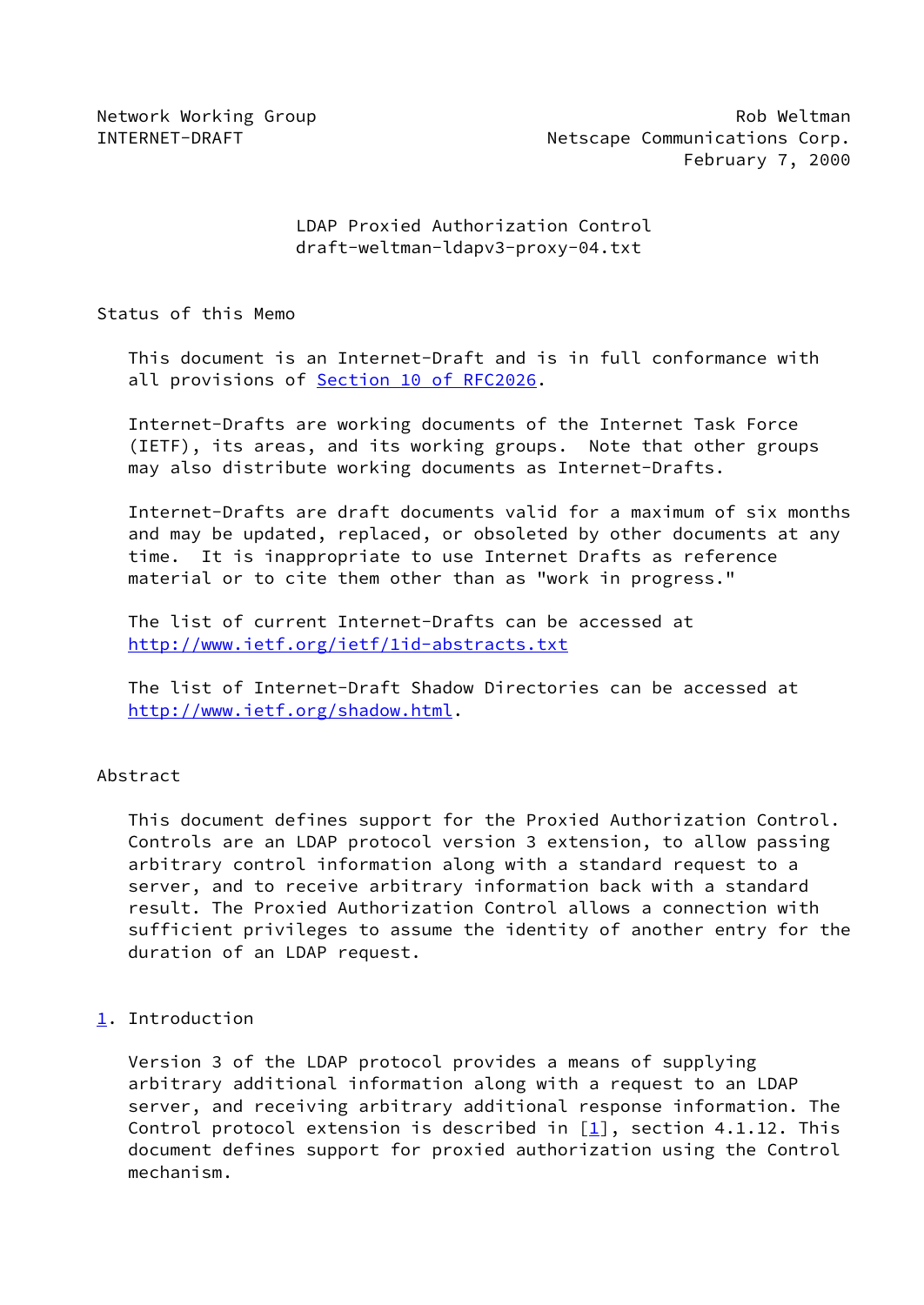The key words "MUST", "SHOULD", and "MAY" used in this document are to be interpreted as described in  $[2]$  $[2]$ .

Expires August 2000 **and Expires** August 2000

PROXIED AUTHORIZATION CONTROL **FEDROXIED** AUTHORIZATION CONTROL

<span id="page-1-0"></span>[2](#page-1-0). Publishing support for the Proxied Authorization Control

 Support for the Proxied Authorization Control is indicated by the presence of the OID "2.16.840.1.113730.3.4.12" in the supportedExtensions attribute of a server's root DSE.

<span id="page-1-1"></span>[3](#page-1-1). Proxied Authorization Control

 This control may be included in any bind, unbind, search, compare, abandon, modify, delete, or modrdn request message as part of the controls field of the LDAPMessage, as defined in  $\lceil \frac{1}{2} \rceil$ .

 proxyAuthControl ::= SEQUENCE { controlType 2.16.840.1.113730.3.4.12, criticality BOOLEAN DEFAULT FALSE, controlValue proxyAuthValue }

The criticality MUST be included and MUST be TRUE.

 The controlValue contains the BER encoding of a DN used for evaluating the requested rights:

 proxyAuthValue::= SEQUENCE { proxyDN LDAPDN

}

 It is represented as a Sequence in order to allow future extensions. Implementations MUST return the error code unsupportedCriticalExtension in the event of unrecognized additional elements in the sequence

## <span id="page-1-2"></span>[4](#page-1-2). Permission to execute as proxy

 An LDAP server supporting the Proxied Authorization Control may choose to honor or not honor a particular request. If the control is supported but a particular request is denied, the server MUST return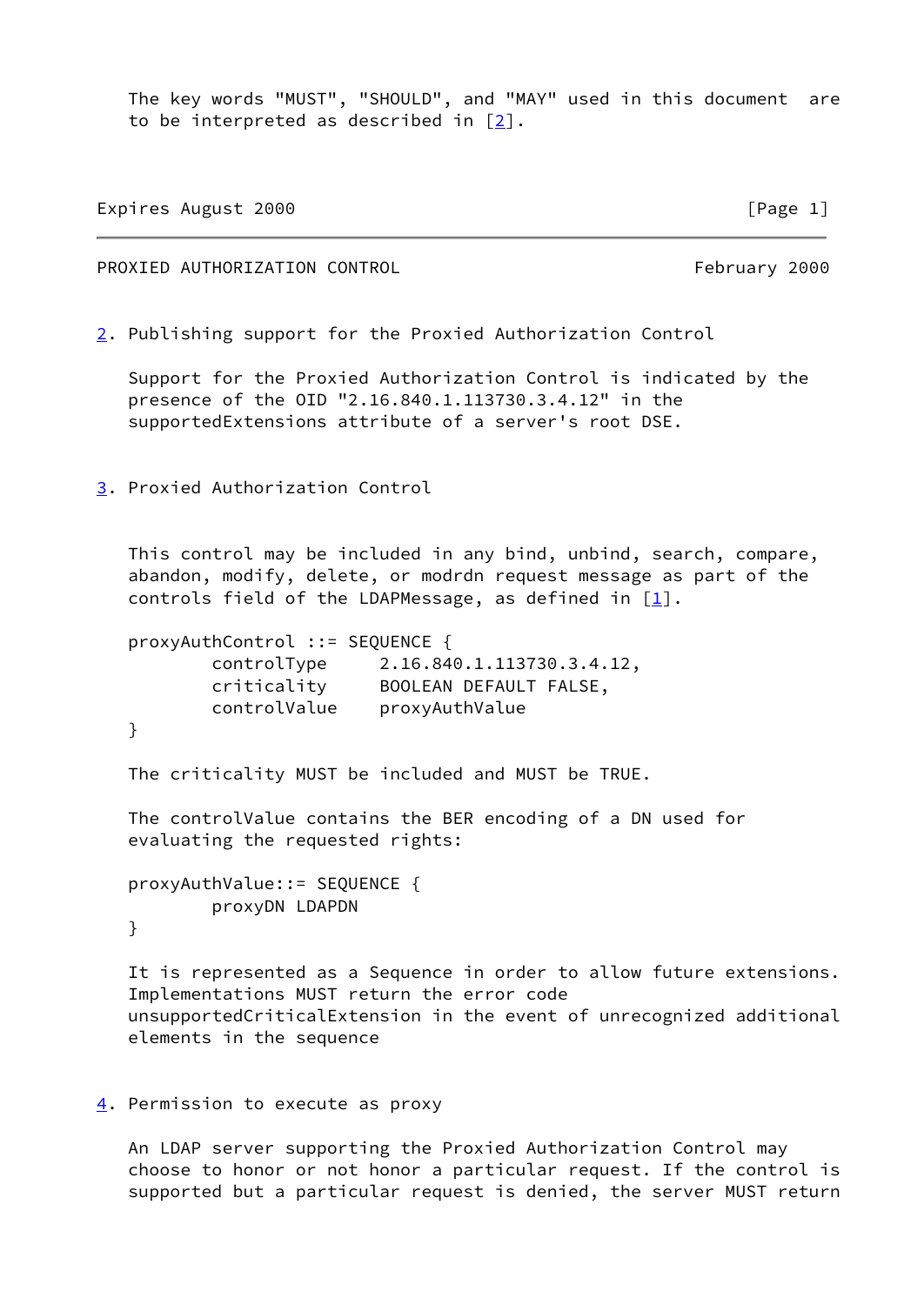the error code insufficientAccessRights. A typical implementation will evaluate if the requester has proxy access rights at the base DN of the request. If the requester has proxy access rights, and if the proxy DN corresponds to a valid entry in the directory managed by the server, the request will be honored. If the request is honored, it will be executed as if submitted by the proxy identity.

 During evaluation of a search request, an entry which would have been returned for the search if submitted by the proxy identity directly may not be returned if the server finds that the requester does not have proxy rights to the entry, even if the entry is within the scope of a search request under a base DN which does imply such rights. This means that fewer results, or no results, may be returned

Expires August 2000 **and Expires** August 2000

## PROXIED AUTHORIZATION CONTROL **FROXIED February 2000**

 compared to the case where the proxy identity issued the request directly. An example of such a case may be a system with fine-grained access control, where the proxy right requester has proxy rights at the top of a search tree, but not at or below a point or points within the tree.

<span id="page-2-0"></span>[5](#page-2-0). Security Considerations

 The Proxied Authorization Control method is subject to standard LDAP security considerations. The control may be passed over a secure as well as over an insecure channel. No additional confidential information is passed in the control.

 Note that the server is responsible for determining if a proxied authorization request is to be honored.

<span id="page-2-1"></span>[6](#page-2-1). Copyright

Copyright (C) The Internet Society (date). All Rights Reserved.

 This document and translations of it may be copied and furnished to others, and derivative works that comment on or otherwise explain it or assist in its implementation may be prepared, copied, published and distributed, in whole or in part, without restriction of any kind, provided that the above copyright notice and this paragraph are included on all such copies and derivative works. However, this document itself may not be modified in any way, such as by removing the copyright notice or references to the Internet Society or other Internet organizations, except as needed for the purpose of developing Internet standards in which case the procedures for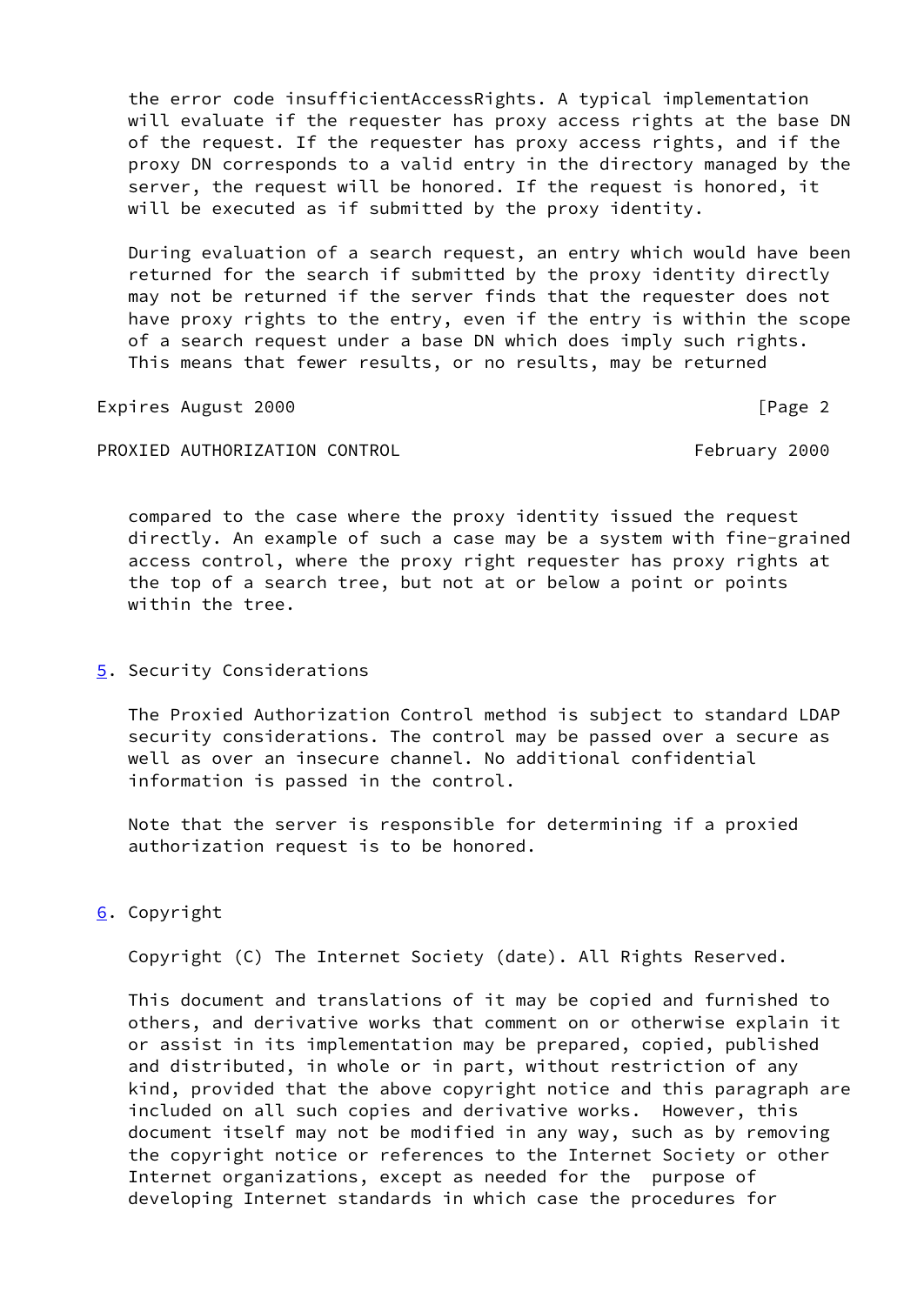copyrights defined in the Internet Standards process must be followed, or as required to translate it into languages other than English.

 The limited permissions granted above are perpetual and will not be revoked by the Internet Society or its successors or assigns.

 This document and the information contained herein is provided on an "AS IS" basis and THE INTERNET SOCIETY AND THE INTERNET ENGINEERING TASK FORCE DISCLAIMS ALL WARRANTIES, EXPRESS OR IMPLIED, INCLUDING BUT NOT LIMITED TO ANY WARRANTY THAT THE USE OF THE INFORMATION HEREIN WILL NOT INFRINGE ANY RIGHTS OR ANY IMPLIED WARRANTIES OF MERCHANTABILITY OR FITNESS FOR A PARTICULAR PURPOSE.

- <span id="page-3-2"></span><span id="page-3-0"></span>[7](#page-3-2). Bibliography
	- [1] M. Wahl, T. Howes, S. Kille, "Lightweight Directory Access Protocol (v3)", [RFC 2251](https://datatracker.ietf.org/doc/pdf/rfc2251), December 1997.

Expires August 2000 **and Expires** August 2000

PROXIED AUTHORIZATION CONTROL **February 2000** 

- <span id="page-3-1"></span> [2] Bradner, Scott, "Key Words for use in RFCs to Indicate Requirement Levels", [draft-bradner-key-words-03.txt](https://datatracker.ietf.org/doc/pdf/draft-bradner-key-words-03.txt), January, 1997.
- <span id="page-3-3"></span>[8](#page-3-3). Author's Addresses

 Rob Weltman Netscape Communications Corp. MV-068 501 E. Middlefield Rd. Mountain View, CA 94043 USA +1 650 937-3301 rweltman@netscape.com

<span id="page-3-4"></span>[9](#page-3-4). Changes from [draft-weltman-ldapv3-proxy-03.txt](https://datatracker.ietf.org/doc/pdf/draft-weltman-ldapv3-proxy-03.txt)

<span id="page-3-5"></span>[10.](#page-3-5) Changes from [draft-weltman-ldapv3-proxy-02.txt](https://datatracker.ietf.org/doc/pdf/draft-weltman-ldapv3-proxy-02.txt)

<span id="page-3-6"></span>[10.1](#page-3-6) Renamed Control